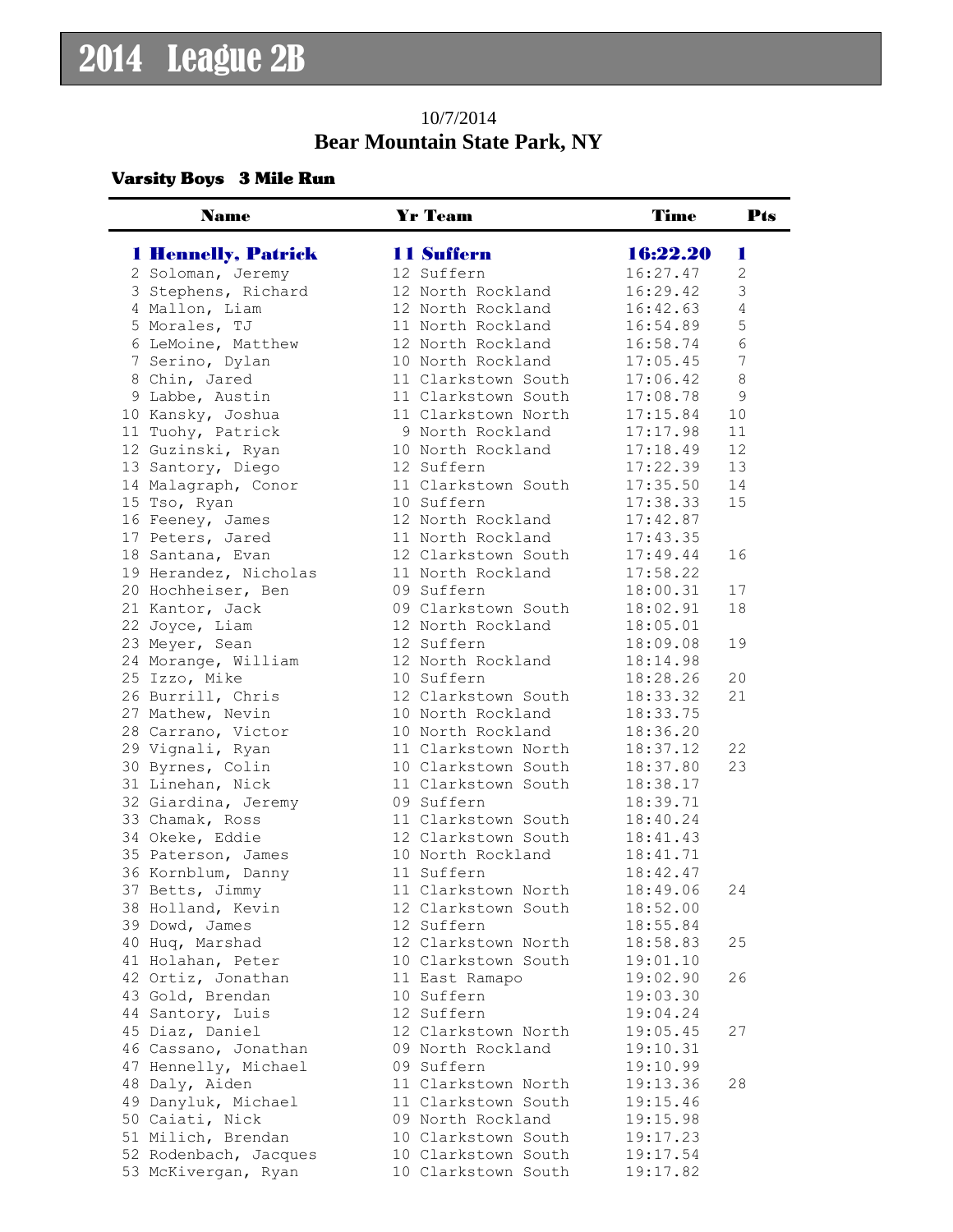|     | 54 Herbstman, Michael                                                       |
|-----|-----------------------------------------------------------------------------|
|     | 55 Bader, Brian                                                             |
|     | 56 Vadal, Ocsar                                                             |
|     |                                                                             |
|     | 57 Clifford, Michael                                                        |
|     | 58 Thomas, Jarius                                                           |
|     | 59 Kansky, Brandon                                                          |
|     | 60 Saavedra, Julian<br>61 Cobb, Thomas                                      |
|     |                                                                             |
|     | 62 Curran, Chris                                                            |
|     | 63 Lauterbach, Alexander                                                    |
|     |                                                                             |
|     | 64 Alaimo, Daniel                                                           |
|     | 65 Jamieson, Anthony                                                        |
|     | 66 Price, Leonardo                                                          |
|     | 67 Roy, Terry                                                               |
|     |                                                                             |
|     |                                                                             |
|     |                                                                             |
|     | 68 Lynch, Kevin<br>69 Hirsh, Jason<br>70 Leanza, Matthew<br>71 Spence, Jake |
|     | 72 Gardner, Skyler                                                          |
|     |                                                                             |
|     | 73 Maritin, Scott                                                           |
|     | 74 Mitlof, Dylan                                                            |
|     | 75 Santana, Edwin                                                           |
|     | 76 Garcia, Harison                                                          |
|     | 77 Molyneaux, Taylor                                                        |
|     |                                                                             |
|     | 78 Christian, Charles<br>79 Fagelman, Daniel                                |
|     | 80 Harten, Charlie                                                          |
|     | 81 Gold, Aiden                                                              |
|     | 82 Marcario, Chad                                                           |
|     |                                                                             |
|     | 83 Romero, Anthony                                                          |
|     | 84 Araujo, Arthur                                                           |
|     | 85 Vong, Michael                                                            |
|     | 86 Borenkoff, Matt                                                          |
|     | 87 Sherman, David<br>88 Kim, John                                           |
|     |                                                                             |
|     | 89 Roadarmel, Dylan                                                         |
|     | 90 Davis, Jared                                                             |
|     | 91 Boston, Ben                                                              |
|     | 92 Lachenauer, Ari                                                          |
|     | 93 Cramer, Avery                                                            |
|     |                                                                             |
|     | 94 Bednarski, Patrick                                                       |
|     | 95 Syre, Erik                                                               |
|     |                                                                             |
|     | 96 Kingsland, Ben<br>97 Florvil, Rollens<br>98 Bassett, Tyler               |
|     |                                                                             |
|     | 99 Sharma, Arjun                                                            |
|     | 100 Copppla, Patrick                                                        |
|     | 101 Battaglia, Joe                                                          |
|     | 102 Leibmann, Kevin                                                         |
|     | 103 Doyle, Ryan                                                             |
|     | 104 Gutierrez, Lenny                                                        |
|     |                                                                             |
| 106 | 105 Rykowski, Joey<br>Finnegan, Kieran                                      |
| 107 |                                                                             |
|     | Moran, Glenn                                                                |
|     | 108 Anderson, Connor                                                        |
|     | 109 Gensler, Gilad                                                          |
|     | 110 Cruz, Justin                                                            |
|     | 111 Sanchez, Tyler                                                          |
|     | 112 Nebel, Matt                                                             |
|     | 113 Moore, Chris                                                            |
|     | 114 Aurelus, Fiji                                                           |
|     | 115 Guerra-Recinos, Heber                                                   |
|     | ---<br>116 Oswald, James                                                    |
|     | 117 Ruotolo, Joseph                                                         |
|     | 118 Casino, James                                                           |
|     |                                                                             |

| 54 Herbstman, Michael     | 12 Clarkstown North | 19:18.13 | 29 |
|---------------------------|---------------------|----------|----|
| 55 Bader, Brian           | 12 North Rockland   | 19:18.44 |    |
| 56 Vadal, Ocsar           | 10 Clarkstown North | 19:20.01 |    |
| 57 Clifford, Michael      | 09 Clarkstown South | 19:20.64 |    |
| 58 Thomas, Jarius         | 09 Clarkstown South | 19:21.46 |    |
| 59 Kansky, Brandon        | 11 Clarkstown North | 19:25.69 |    |
| 60 Saavedra, Julian       | 09 Clarkstown South | 19:29.90 |    |
| 61 Cobb, Thomas           | 10 North Rockland   | 19:35.99 |    |
| 62 Curran, Chris          | 09 Clarkstown South | 19:37.91 |    |
| 63 Lauterbach, Alexander  | 09 Clarkstown North | 19:38.23 |    |
| 64 Alaimo, Daniel         | 09 Clarkstown South | 19:40.99 |    |
| 65 Jamieson, Anthony      | 09 North Rockland   | 19:41.71 |    |
| 66 Price, Leonardo        | 11 Clarkstown North | 19:47.49 |    |
| 67 Roy, Terry             | 11 Clarkstown South | 19:49.58 |    |
| 68 Lynch, Kevin           | 09 North Rockland   | 19:52.02 |    |
| 69 Hirsh, Jason           | 10 Clarkstown South | 19:54.06 |    |
| 70 Leanza, Matthew        | 12 Suffern          | 19:55.03 |    |
| 71 Spence, Jake           | 10 Suffern          | 20:11.75 |    |
| 72 Gardner, Skyler        | 09 Suffern          | 20:14.75 |    |
| 73 Maritin, Scott         | 10 Clarkstown North | 20:15.04 |    |
|                           | 10 Clarkstown North |          |    |
| 74 Mitlof, Dylan          | 09 North Rockland   | 20:15.66 |    |
| 75 Santana, Edwin         |                     | 20:16.09 |    |
| 76 Garcia, Harison        | 09 Clarkstown North | 20:19.02 |    |
| 77 Molyneaux, Taylor      | 09 Clarkstown North | 20:26.50 |    |
| 78 Christian, Charles     | 10 Suffern          | 20:27.96 |    |
| 79 Fagelman, Daniel       | 09 North Rockland   | 20:29.87 |    |
| 80 Harten, Charlie        | 11 Clarkstown South | 20:31.56 |    |
| 81 Gold, Aiden            | 09 Suffern          | 20:33.50 |    |
| 82 Marcario, Chad         | 09 North Rockland   | 20:34.35 |    |
| 83 Romero, Anthony        | 11 East Ramapo      | 20:34.64 | 30 |
| 84 Araujo, Arthur         | 10 Clarkstown South | 20:34.91 |    |
| 85 Vong, Michael          | 10 North Rockland   | 20:40.59 |    |
| 86 Borenkoff, Matt        | 09 Suffern          | 20:44.96 |    |
| 87 Sherman, David         | 12 Clarkstown North | 20:48.95 |    |
| 88 Kim, John              | 11 Clarkstown South | 20:49.47 |    |
| 89 Roadarmel, Dylan       | 12 Clarkstown South | 20:52.34 |    |
| 90 Davis, Jared           | 12 North Rockland   | 20:53.43 |    |
| 91 Boston, Ben            | 11 Suffern          | 20:56.11 |    |
| 92 Lachenauer, Ari        | 11 Suffern          | 20:57.11 |    |
| 93 Cramer, Avery          | 10 Suffern          | 20:58.22 |    |
| 94 Bednarski, Patrick     | 11 Suffern          | 21:06.87 |    |
| 95 Syre, Erik             | 11 Clarkstown North | 21:12.30 |    |
| 96 Kingsland, Ben         | 09 Suffern          | 21:18.46 |    |
| 97 Florvil, Rollens       | 11 East Ramapo      | 21:20.80 | 31 |
| 98 Bassett, Tyler         | 11 Suffern          | 21:23.10 |    |
| 99 Sharma, Arjun          | 11 Clarkstown South | 21:25.94 |    |
| 100 Copppla, Patrick      | 10 Clarkstown North | 21:31.85 |    |
| 101 Battaglia, Joe        | 10 Clarkstown South | 21:43.13 |    |
| 102 Leibmann, Kevin       | 12 Clarkstown North | 21:47.62 |    |
| 103 Doyle, Ryan           | 09 North Rockland   | 21:53.54 |    |
| 104 Gutierrez, Lenny      | 12 North Rockland   | 22:01.49 |    |
| 105 Rykowski, Joey        | 10 Suffern          | 22:10.44 |    |
| 106 Finnegan, Kieran      | 09 Clarkstown South | 22:14.84 |    |
| 107 Moran, Glenn          | 09 North Rockland   | 22:20.29 |    |
| 108 Anderson, Connor      | 09 Suffern          | 22:20.83 |    |
| 109 Gensler, Gilad        | 10 Suffern          | 22:25.77 |    |
| 110 Cruz, Justin          | 10 North Rockland   | 22:27.71 |    |
| 111 Sanchez, Tyler        | 09 North Rockland   | 22:45.11 |    |
|                           |                     |          |    |
| 112 Nebel, Matt           | 10 North Rockland   | 22:50.03 |    |
| 113 Moore, Chris          | 11 Suffern          | 23:04.96 |    |
| 114 Aurelus, Fiji         | 09 East Ramapo      | 23:07.28 | 32 |
| 115 Guerra-Recinos, Heber | 11 East Ramapo      | 23:08.10 | 33 |
| 116 Oswald, James         | 09 Clarkstown South | 23:18.02 |    |
| 117 Ruotolo, Joseph       | 11 Clarkstown South | 23:18.35 |    |
| 118 Casino, James         | 10 Clarkstown South | 23:24.27 |    |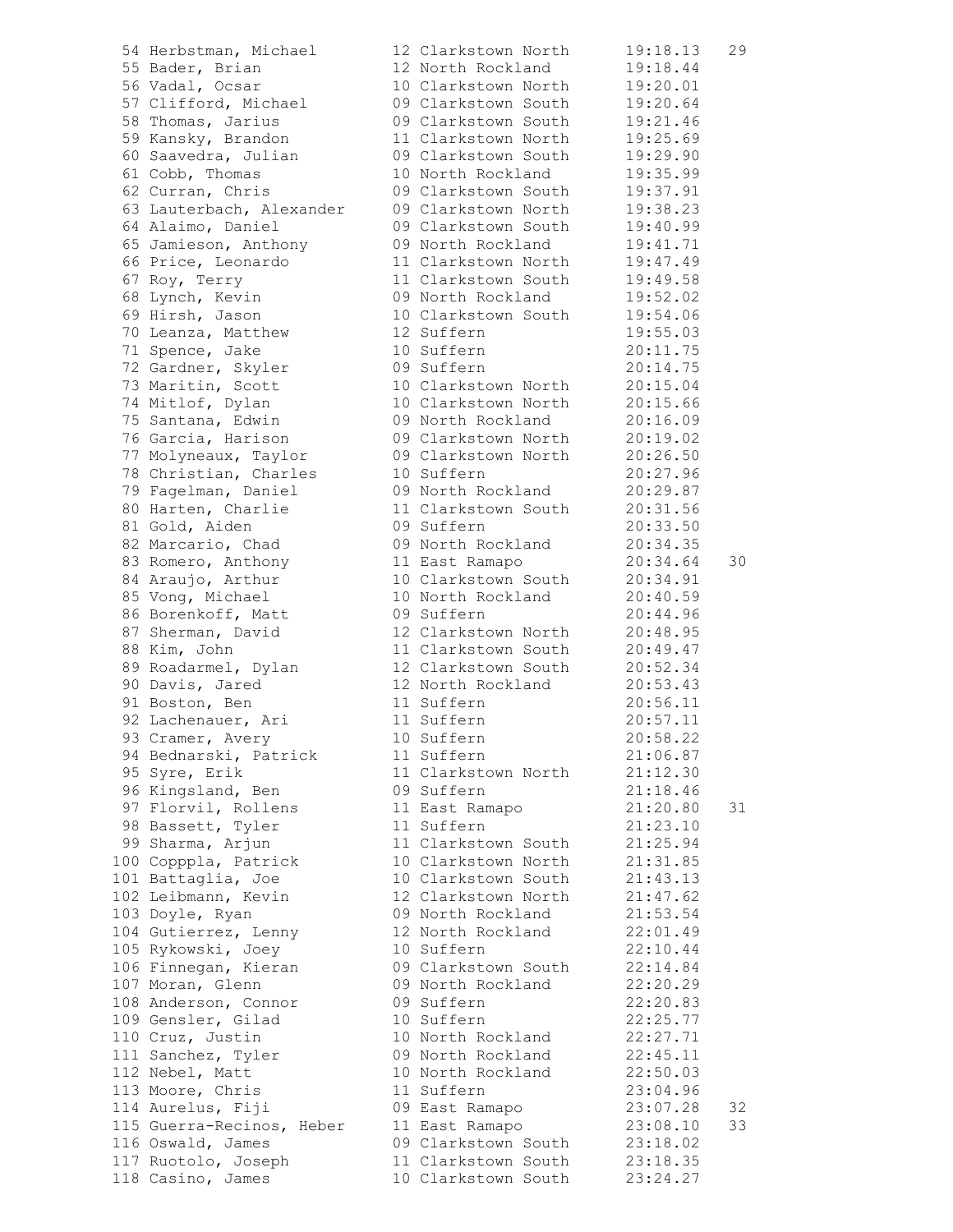|                                                      |                              | 23:43.81    |    |
|------------------------------------------------------|------------------------------|-------------|----|
| 120 Rosenthal, Josh 11 Suffern                       |                              | 23:50.72    |    |
| 121 Bhandal, Raji                                    | 11 Clarkstown North 23:52.11 |             |    |
| 122 Carrington, Gregory 09 Clarkstown South 23:59.12 |                              |             |    |
|                                                      |                              |             |    |
| 124 Smith, Kristofer 69 Suffern 24:39.99             |                              |             |    |
| 125 Bowman, Greg 10 Clarkstown South 24:40.33        |                              |             |    |
| 126 Kranyak, Alec 11 Clarkstown North 24:42.23       |                              |             |    |
| 127 Dowling, Dan                                     | 09 Suffern                   | 25:06.66    |    |
| 128 Marvin, Ryan                                     | 09 Clarkstown North 25:25.41 |             |    |
| 129 Sokol, Jacob                                     | 09 Clarkstown North          | 26:18.05    |    |
| 130 Walker, Liam                                     | 09 Clarkstown South 26:26.33 |             |    |
| 131 Nova, Elfred 12 East Ramapo 26:27.31             |                              |             | 34 |
| 132 Marino, Matt 69 North Rockland 27:48.21          |                              |             |    |
| 133 Goodman, Evan 69 Clarkstown South 27:51.60       |                              |             |    |
| 134 Jean, Felder 69 East Ramapo                      |                              | 28:04.20 35 |    |
| 135 Gualoa, John                                     | 09 North Rockland 29:16.42   |             |    |
| 136 St.Juste, Harmendez 69 East Ramapo 30:21.89      |                              |             |    |
| 137 Karla, Avi                                       | 09 North Rockland 31:40.92   |             |    |
| 138 Frisina, Evan                                    | 10 Clarkstown North 34:36.38 |             |    |

# Team Scores

|                           | Total | $\mathbf{1}$   | $\mathbf{2}$                | 3  | $\boldsymbol{4}$ | 5.     | *6 | $*7$ |
|---------------------------|-------|----------------|-----------------------------|----|------------------|--------|----|------|
| <b>1 North Rockland</b>   | 25    | 3              | $\overline{4}$              | 5  | 6                | $\tau$ | 11 | 12   |
| Total Time: 1:24:11.13    |       |                |                             |    |                  |        |    |      |
| 16:50.23<br>Average:      |       |                |                             |    |                  |        |    |      |
| 2 Suffern                 | 48    | $\overline{1}$ | $\mathcal{D}_{\mathcal{L}}$ | 13 | 15               | 17     | 19 | 20   |
| Total Time: 1:25:50.70    |       |                |                             |    |                  |        |    |      |
| 17:10.14<br>Average:      |       |                |                             |    |                  |        |    |      |
| <b>3 Clarkstown South</b> | 65    | 8              | 9                           | 14 | 16               | 18     | 21 | 23   |
| Total Time: 1:27:43.05    |       |                |                             |    |                  |        |    |      |
| 17:32.61<br>Average:      |       |                |                             |    |                  |        |    |      |
| <b>4 Clarkstown North</b> | 108   | 10             | 22                          | 24 | 25               | 27     | 28 | 29   |
| Total Time: 1:32:46.30    |       |                |                             |    |                  |        |    |      |
| 18:33.26<br>Average:      |       |                |                             |    |                  |        |    |      |
| <b>5 East Ramapo</b>      | 152   | 26             | 30                          | 31 | 32               | 33     | 34 | 35   |
| Total Time: 1:47:13.72    |       |                |                             |    |                  |        |    |      |
| 21:26.75<br>Average:      |       |                |                             |    |                  |        |    |      |

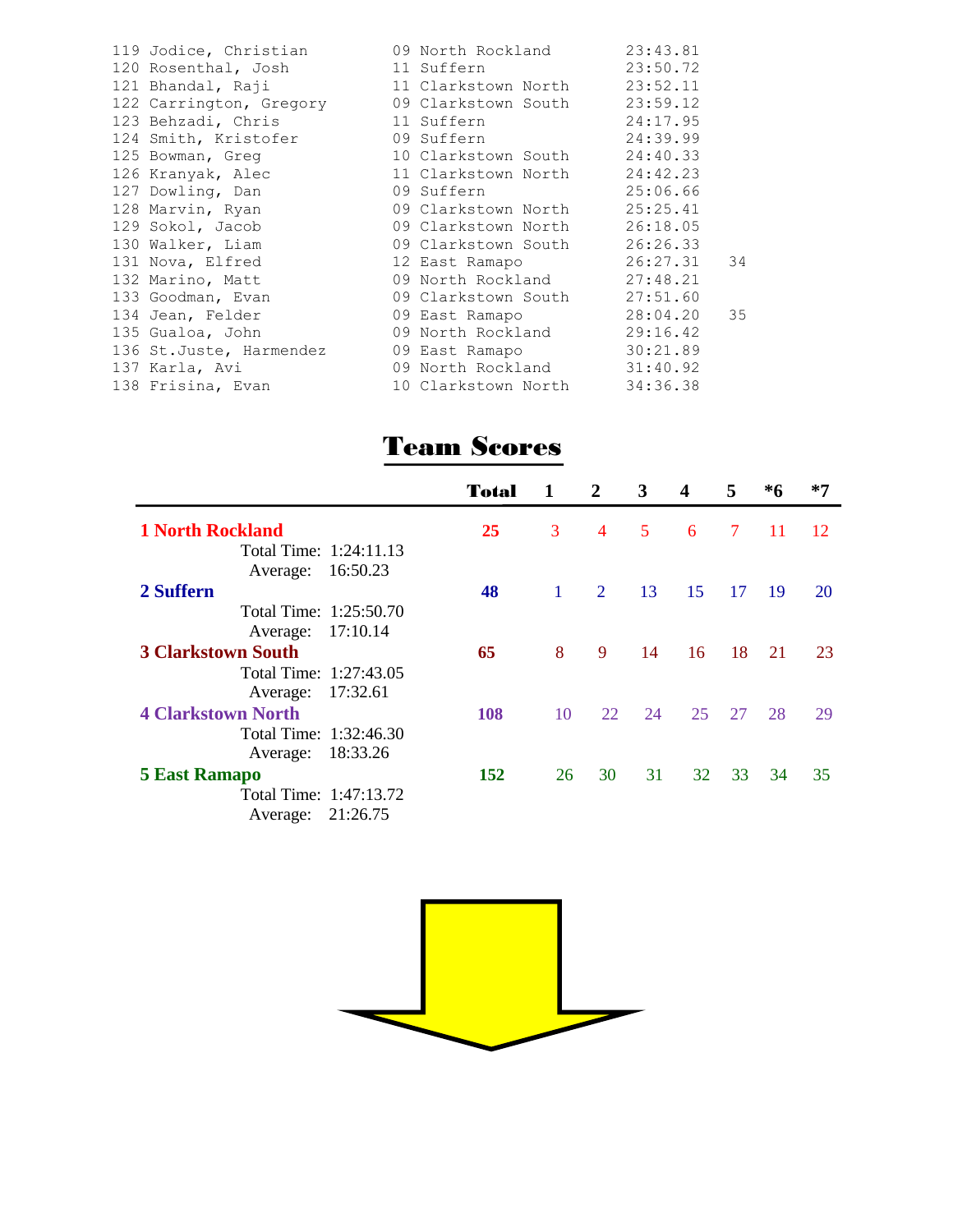## 10/7/2014 **Bear Mountain State Park, NY**

#### Varsity Boys 3 Mile Run

| <b>Name</b>                                 | <b>Yr Team</b>                      | <b>Time</b>          | <b>Pts</b>     |
|---------------------------------------------|-------------------------------------|----------------------|----------------|
| 1 Gavigan, Luke                             | <b>12 Tappan Zee</b>                | 15:34.99             |                |
| 2 Burke, Liam                               | 12 Tappan Zee                       | 15:47.09             | $\overline{2}$ |
| 3 McDermott, Ben                            | 12 Pearl River                      | 16:04.90             | 3              |
| 4 Hehir, Patrick                            | 12 Tappan Zee                       | 16:11.98             | $\overline{4}$ |
| 5 Fortino, Domenic                          | 12 Pearl River                      | 16:22.66             | 5              |
| 6 Mahoney, Michael                          | 12 Pearl River                      | 16:49.27             | 6              |
| 7 Ortega, Jemar                             | 10 Nyack                            | 16:55.29             | 7              |
| 8 Mahoney, Sean                             | 12 Pearl River                      | 16:57.24             | $\,8\,$        |
| 9 Hehir, Brendan                            | 10 Tappan Zee                       | 17:08.07             | $\mathsf 9$    |
| 10 Brennan, Ryan                            | 12 Nanuet                           | 17:09.74             | 10             |
| 11 Elmendorf, Travis                        | 11 Pearl River                      | 17:13.24             | 11             |
| 12 Guzewich, Ellis                          | 11 Tappan Zee                       | 17:13.74             | 12             |
| 13 Dowd, James                              | 11 Pearl River                      | 17:15.17             | 13             |
| 14 Shine, Mike                              | 11 Pearl River                      | 17:20.58             | 14             |
| 15 Wunsch, Brian                            | 11 Tappan Zee                       | 17:23.15             | 15             |
| 16 Camillieri, Brian                        | 10 Nanuet                           | 17:28.13             | 16             |
| 17 Kotch, Jacob                             | 11 Tappan Zee                       | 17:33.75             | 17             |
| 18 Carstensen, Christian                    | 12 Pearl River                      | 17:37.33             |                |
| 19 LeWarn, Peter                            | 12 Tappan Zee                       | 17:45.11             |                |
| 20 Boyko, Tim                               | 11 Pearl River                      | 17:55.04             |                |
| 21 Henry, Danny                             | 10 Tappan Zee                       | 18:07.18             |                |
| 22 Iannuccu, Jack                           | 10 Pearl River                      | 18:09.11             |                |
| 23 Collins, Jack                            | 9 Tappan Zee                        | 18:14.03             |                |
| 24 Wecht, Isaac                             | 11 Tappan Zee                       | 18:20.24             |                |
| 25 Kiely, Mike                              | 11 Tappan Zee                       | 18:21.04             |                |
| 26 Kenny, Tyler                             | 09 Tappan Zee                       | 18:26.91             |                |
| 27 Burke, Conor                             | 09 Pearl River                      | 18:31.67             |                |
| 28 Ahmed, Anas                              | 11 Nyack                            | 18:34.40             | 18             |
| 29 Lappas, Stephen                          | 10 Pearl River                      | 18:37.54             |                |
| 30 Penate, Austin                           | 12 Nanuet                           | 18:38.36             | 19             |
| 31 O'Donoghue, Brerdan                      | 09 Nanuet                           | 18:50.64             | 20             |
| 32 Kenny, Alex                              | 12 Tappan Zee                       | 18:56.12             |                |
| 33 Joyner, Will                             | 09 Tappan Zee                       | 18:57.15             |                |
| 34 Loudermilk, Malakai                      | 09 Pearl River                      | 18:57.51             |                |
| 35 Fields, Jonah                            | 10 Nanuet                           | 19:00.31             | 21             |
| 36 Daly, Michael                            | 09 Pearl River                      | 19:01.37             |                |
| 37 Berwick, Timmy                           | 09 Pearl River                      | 19:01.80             |                |
| 38 Kondracki, Kyle                          | 11 Pearl River                      | 19:03.68             |                |
| 39 Alcana, Dave                             | 12 Nanuet                           | 19:08.45             | 22             |
| 40 Borkoski, Matt                           | 09 Pearl River                      | 19:10.80             |                |
| 41 Kelly, Declan                            | 12 Pearl River                      | 19:12.63             |                |
| 42 Corser, Tody                             | 09 Tappan Zee                       | 19:18.82             | 23             |
| 43 Dangler, Jerry                           | 10 Nyack                            | 19:19.21             |                |
| 44 Kiely, Luke                              | 9 Tappan Zee                        | 19:22.87<br>19:29.75 | 24             |
| 45 Waldron, Michael                         | 12 Albertus Magnus                  | 19:32.81             |                |
| 46 Langhorne, Alex<br>47 Cippolino, Phillip | 11 Tappan Zee<br>10 Albertus Magnus | 19:34.31             | 25             |
| 48 Fuller, Kyle                             | 11 Tappan Zee                       | 19:39.96             |                |
| 49 Algert, Mike                             | 11 Tappan Zee                       | 19:47.12             |                |
| 50 Tanuku, Ashwin                           | 12 Nanuet                           | 19:50.32             | 26             |
| 51 Shin, Garrett                            | 10 Tappan Zee                       | 19:52.61             |                |
| 52 Riggs, Shane                             | 11 Pearl River                      | 20:04.03             |                |
| 53 Finning, Patrick                         | 11 Tappan Zee                       | 20:10.22             |                |
|                                             |                                     |                      |                |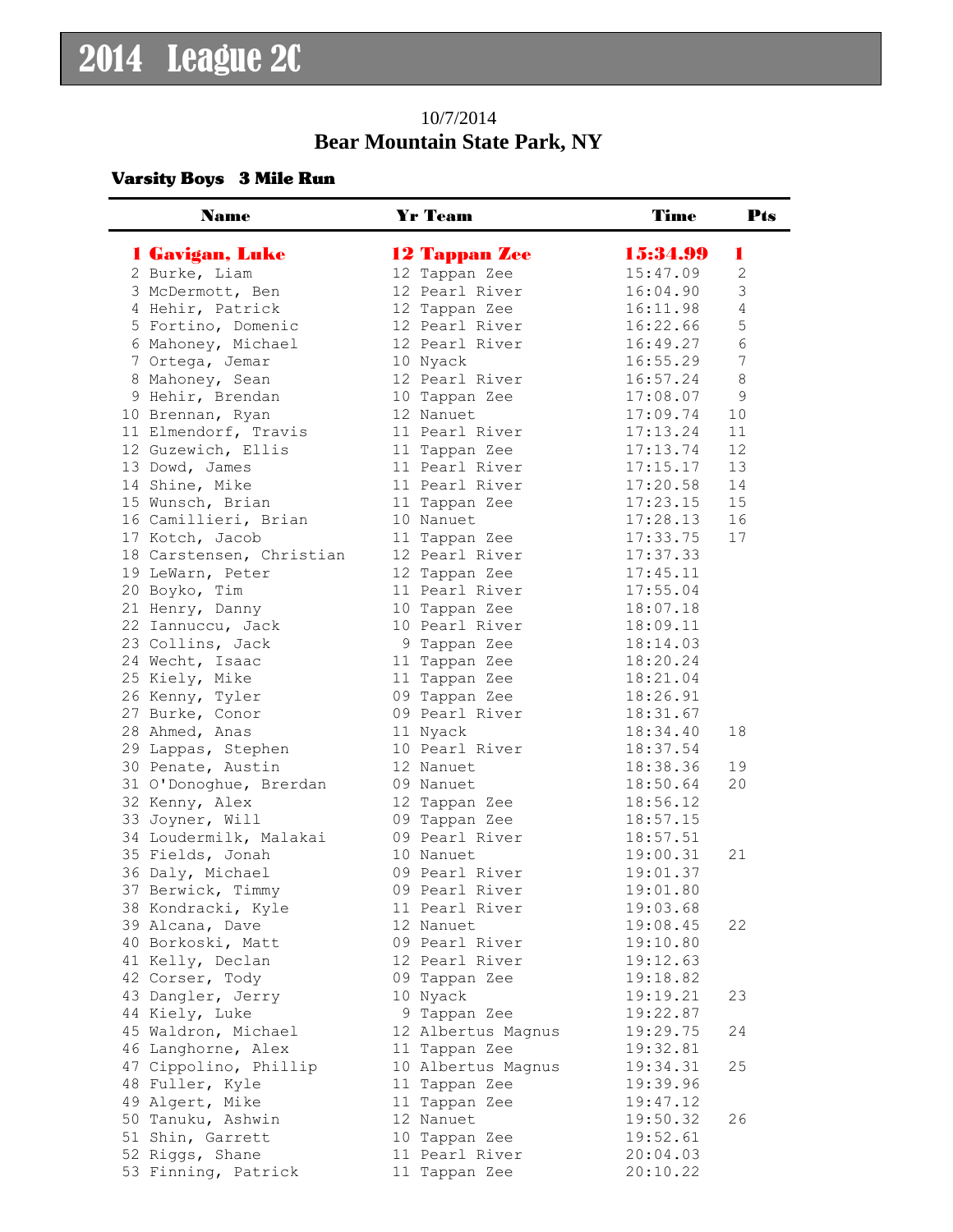| 54 Okere, Jamal        | 10 Nanuet          | 20:11.31 |    |
|------------------------|--------------------|----------|----|
| 55 Varghese, Stanley   | 11 Nanuet          | 20:13.62 |    |
| 56 Klein, Stephen      | 09 Pearl River     | 20:15.96 |    |
| 57 Gordon, Eli         | 09 Tappan Zee      | 20:19.00 |    |
| 58 Ehrie, Griffin      | 10 Albertus Magnus | 20:32.70 | 27 |
| 59 Winchell, Dylan     | 11 Albertus Magnus | 20:34.88 | 28 |
| 60 Flynn, Joe          | 11 Pearl River     | 20:37.29 |    |
| 61 Pelcak, Kyle        | 09 Nyack           | 20:47.28 | 29 |
| 62 Murray, Ryan        | 11 Pearl River     | 20:47.60 |    |
| 63 Pavelchak, Michael  | 09 Nyack           | 20:48.02 | 30 |
| 64 Swieca, Alan        | 10 Nanuet          | 21:15.76 |    |
| 65 Kim, Samuel         | 11 Nyack           | 21:21.92 | 31 |
| 66 Lauder, John        | 11 Albertus Magnus | 21:30.30 | 32 |
| 67 Kardgar, Pie        | 10 Albertus Magnus | 21:56.03 | 33 |
| 68 Hayes, Kevin        | 12 Albertus Magnus | 22:06.84 | 34 |
| 69 Valdes, Kevin       | 09 Tappan Zee      | 22:13.18 |    |
| 70 Ramos, Victor       | 12 Tappan Zee      | 22:19.44 |    |
| 71 O'Donnell, James    | 09 Tappan Zee      | 22:25.41 |    |
| 72 Hunt, Brendan       | 09 Albertus Magnus | 22:28.04 |    |
| 73 Baccaglini, Brian   | 10 Nanuet          | 22:32.17 |    |
| 74 Pappalardo, Jason   | 11 Albertus Magnus | 22:34.63 |    |
| 75 Margiotta, Frank    | 09 Albertus Magnus | 22:43.95 |    |
| 76 Son, Paul           | 11 Pearl River     | 22:57.88 |    |
| 77 Gontaryk, John      | 09 Tappan Zee      | 23:21.87 |    |
| 78 Doyle, Pat          | 10 Pearl River     | 23:24.36 |    |
| 79 Palacios, Johnathan | 10 Nanuet          | 23:38.26 |    |
| 80 Callahan, Brendan   | 11 Albertus Magnus | 23:39.20 |    |
| 81 Lederer, Alex       | 09 Tappan Zee      | 24:06.80 |    |
| 82 Catalanotto, Kyle   | 10 Pearl River     | 24:16.61 |    |
| 83 Li, Alexander       | 11 Tappan Zee      | 24:26.96 |    |
| 84 Herrera, Rawil      | 10 Albertus Magnus | 25:03.14 |    |
| 85 Hayes, Michael      | 09 Albertus Magnus | 25:05.21 |    |
| 86 Heider, Matt        | 09 Pearl River     | 25:22.65 |    |
| 87 Flanagan, Kieran    | 09 Albertus Magnus | 25:59.71 |    |
| 88 Grammatica, Mike    | 09 Tappan Zee      | 26:09.44 |    |
| 89 Slattery, Ryan      | 09 Pearl River     | 26:32.24 |    |
| 90 Woods, Thomas       | 09 Albertus Magnus | 27:00.60 |    |
| 91 Yakal, Dave         | 11 Albertus Magnus | 29:15.20 |    |
| 92 Brenner, Tim        | 12 Albertus Magnus | 30:10.10 |    |
| 93 Wanamaker, Bobby    | 11 Tappan Zee      | 34:16.00 |    |
|                        |                    |          |    |

# Team Scores

|                          | <b>Total</b> | 1              | $\overline{2}$ | 3              | $\boldsymbol{4}$ | 5  | $*6$ | $*7$ |
|--------------------------|--------------|----------------|----------------|----------------|------------------|----|------|------|
| 1 Tappan Zee             | 28           | $\mathbf{1}$   | 2              | $\overline{4}$ | 9                | 12 | 15   | -17  |
| Total Time: 1:21:55.87   |              |                |                |                |                  |    |      |      |
| Average: 16:23.18        |              |                |                |                |                  |    |      |      |
| <b>2 Pearl River</b>     | 33           | 3 <sup>1</sup> | $\mathbf{5}$   | 6              | 8                | 11 | 13   | 14   |
| Total Time: 1:23:27.31   |              |                |                |                |                  |    |      |      |
| Average: 16:41.47        |              |                |                |                |                  |    |      |      |
| <b>3 Nanuet</b>          | 86           | 10             | 16             | 19             | 20               | 21 | 22   | 26   |
| Total Time: 1:31:07.18   |              |                |                |                |                  |    |      |      |
| Average:                 | 18:13.44     |                |                |                |                  |    |      |      |
| 4 Nyack                  | 107          | $\overline{7}$ | 18             | 23             | 29               | 30 | 31   |      |
| Total Time: 1:36:24.20   |              |                |                |                |                  |    |      |      |
| Average:                 | 19:16.84     |                |                |                |                  |    |      |      |
|                          |              |                |                |                |                  |    |      |      |
| <b>5 Albertus Magnus</b> | 136          | 24             | 25             | 27             | 28               | 32 | 33   | 34   |
| Total Time: 1:41:41.94   |              |                |                |                |                  |    |      |      |
| Average:                 | 20:20.39     |                |                |                |                  |    |      |      |